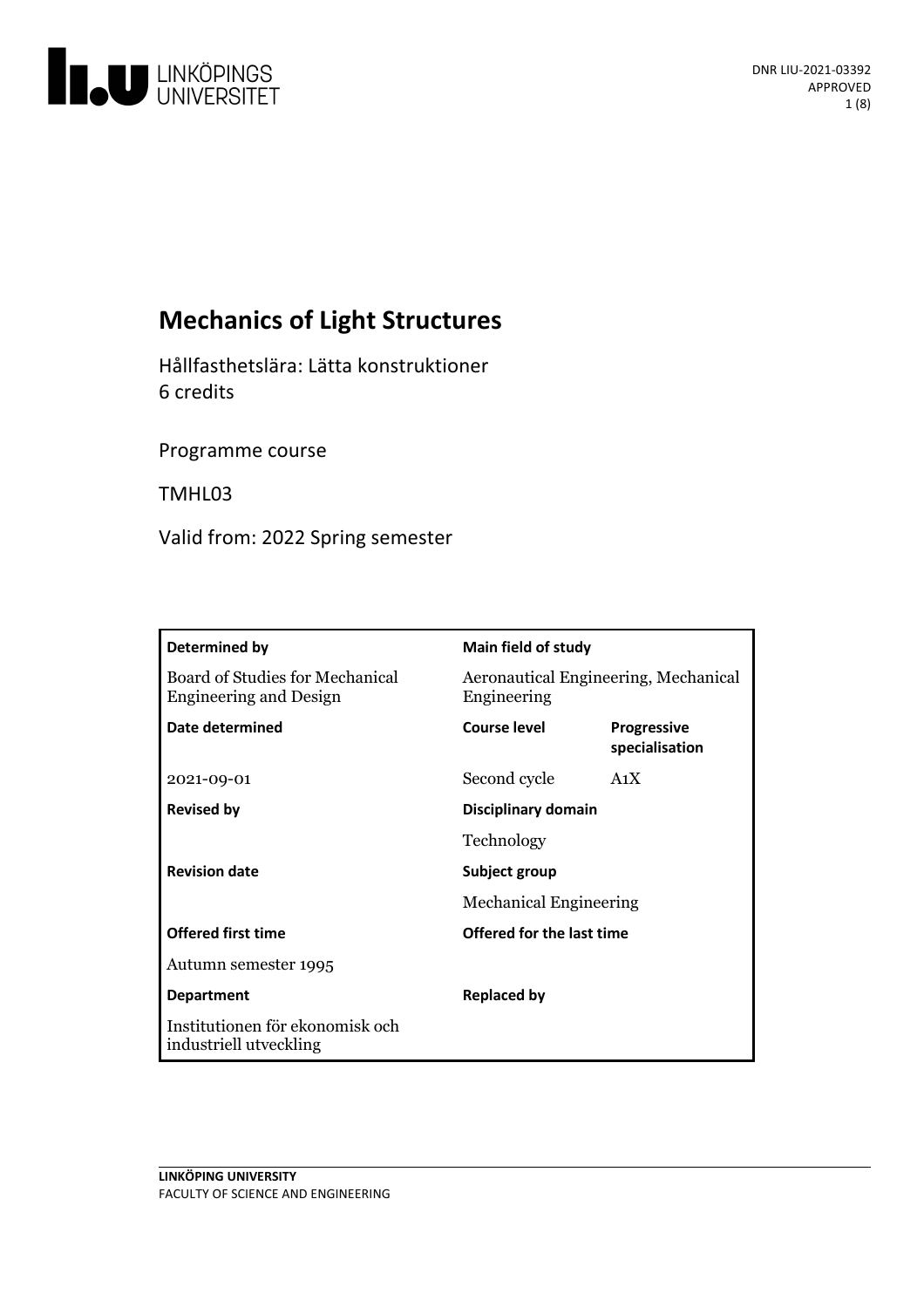# Course offered for

- Master of Science in Mechanical Engineering
- Master of Science in Applied Physics and Electrical Engineering
- Master of Science in Applied Physics and Electrical Engineering International
- Master's Programme in Aeronautical Engineering
- Master's Programme in Mechanical Engineering

## **Prerequisites**

Multi-variable calculus, basic Solid Mechanics including multi-axial stress states

## Intended learning outcomes

The course is to give the student a basic knowledge about the relations needed in order to analyze thin walled structures (plates and shells) with respect to stresses and deformations, and the ability to independently apply this knowledge to concrete problems. At the end of the course, the student shall be able to

- give an account of basic aspects of the classical plate and shell theory
- solve problems regarding the stress- and deformation states in loaded thin- walled structures
- identify unrealistic results

The course is also a preparation for further studies in Solid Mechanics.

## Course content

Basic relations of Solid Mechanics, classical theory for in plane loaded plates including the Airy stress function, the Kirchhoff plate theory with applications to strip plates, symmetrically loaded circular plates and simply supported rectangular plates, buckling analysis of simply supported rectangular plates, membrane theory for shells of revolution, bending theory for symmetrically loaded cylindrical shells with applications to tanks and pressure vessels

# Teaching and working methods

Lectures, teaching classes, laboratory work

## Examination

| <b>TENA</b> | Written examination | 5 credits | U, 3, 4, 5 |
|-------------|---------------------|-----------|------------|
| LABA        | Laboratory Work     | 1 credits | U.G        |

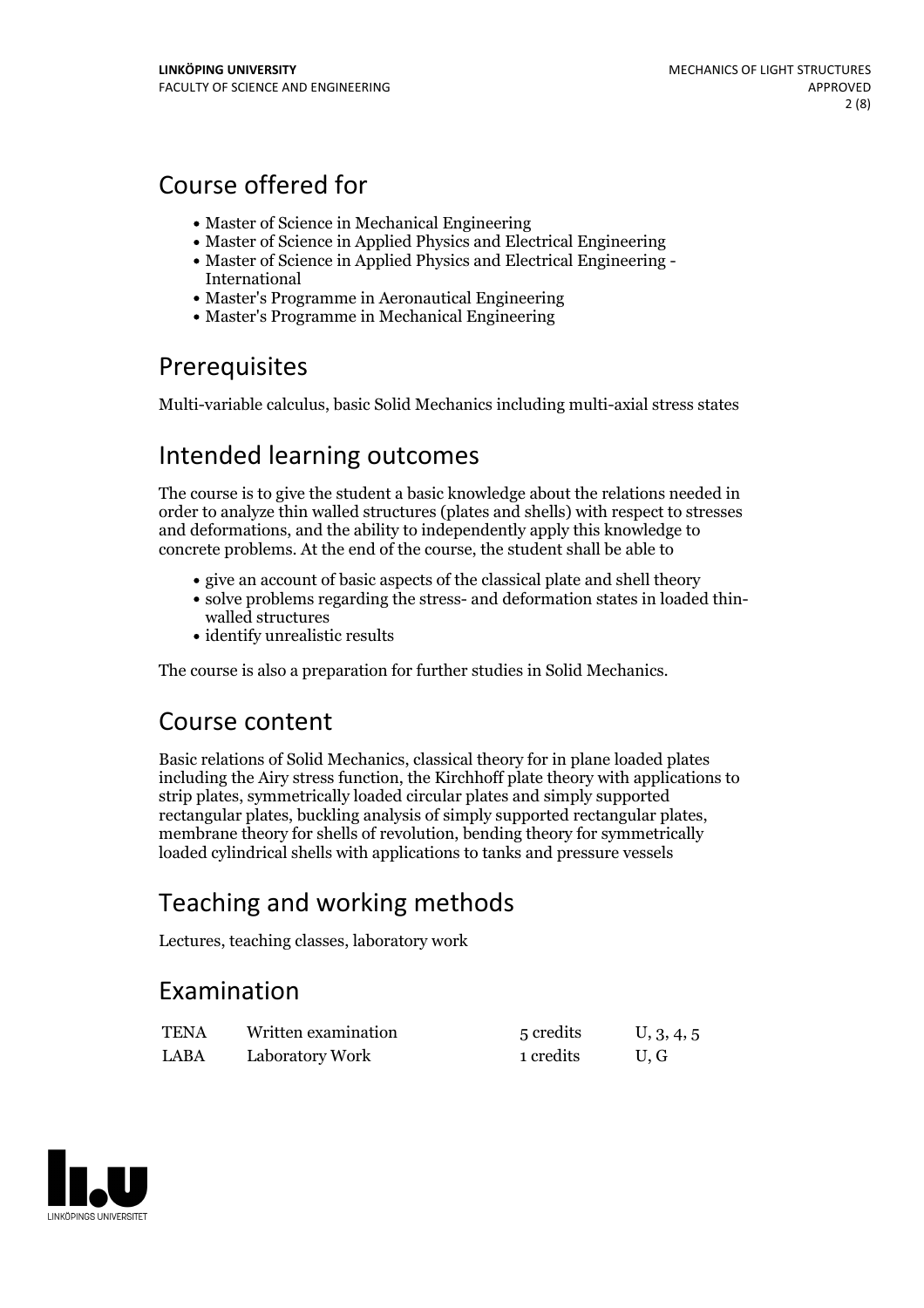## Grades

Four-grade scale, LiU, U, 3, 4, 5

# Other information

Supplementary courses: Damage Mechanics and Life Analysis, Continuum Mechanics, Mechanics of Materials, Project course in Solid Mechanics/Engineering Materials, The Finite Element Method- FEM, Mechanical vibrations and fatigue

## **About teaching and examination language**

The teaching language is presented in the Overview tab for each course. The examination language relates to the teaching language as follows:

- If teaching language is "Swedish", the course as a whole could be given in Swedish, or partly in English. Examination language is Swedish, but parts
- If teaching language is "English", the course as a whole is taught in English. Examination language is English. If teaching language is "Swedish/English", the course as a whole will be
- taught in English if students without prior knowledge of the Swedish language participate. Examination language is Swedish or English depending on teaching language.

### **Other**

The course is conducted in a manner where both men's and women's experience and knowledge are made visible and developed.

The planning and implementation of a course should correspond to the course syllabus. The course evaluation should therefore be conducted with the course syllabus as a starting point.

If special circumstances prevail, the vice-chancellor may in a special decision specify the preconditions for temporary deviations from this course syllabus, and delegate the right to take such decisions.

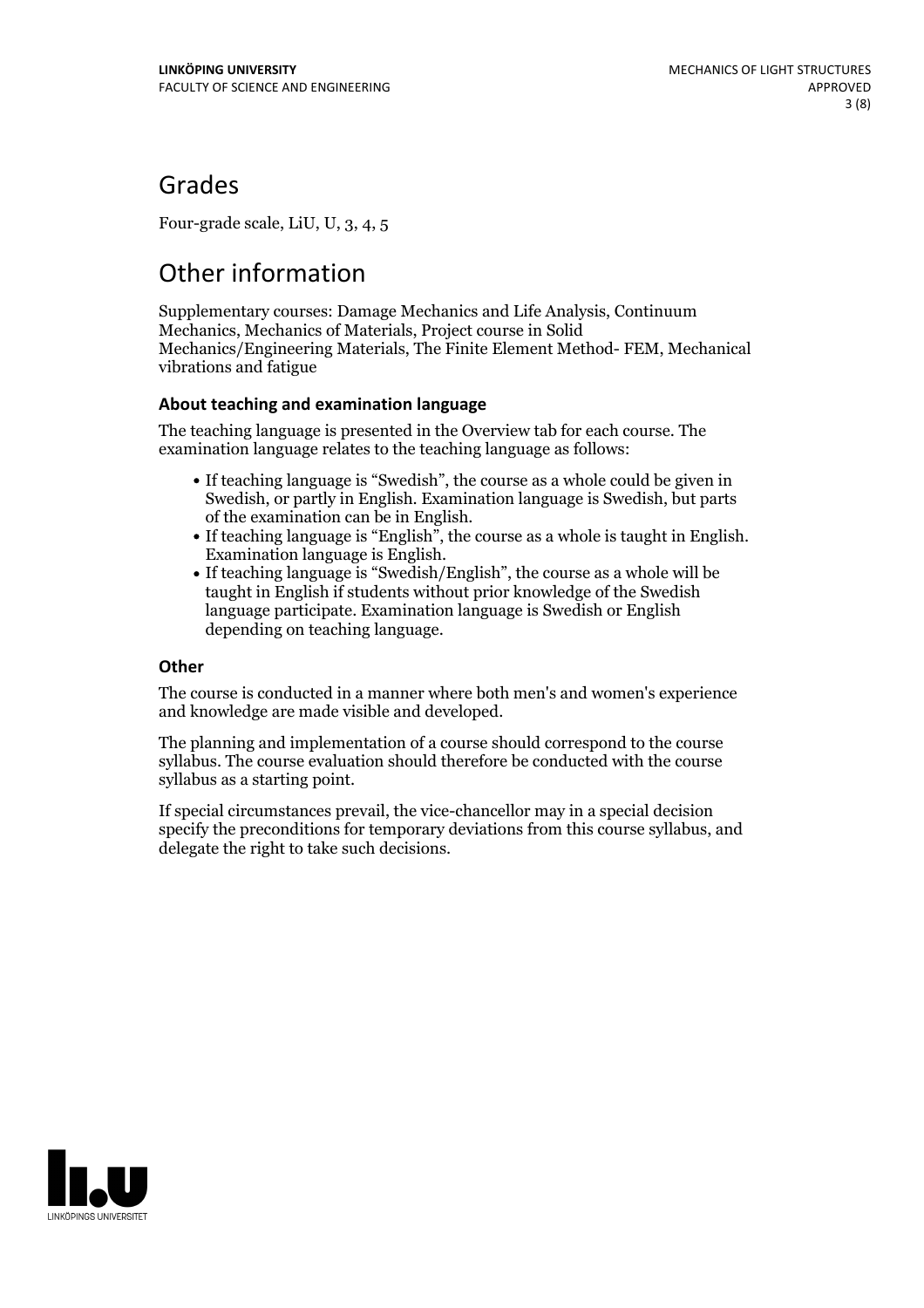## **Common rules**

### Course syllabus

A syllabus must be established for each course. The syllabus specifies the aim and contents of the course, and the prior knowledge that a student must have in order to be able to benefit from the course.

## Timetabling

Courses are timetabled after a decision has been made for this course concerning its assignment to a timetable module.

### Interruption in and deregistration from a course

The LiU decision, Guidelines concerning confirmation of participation in education (Dnr LiU-2020-02256), states that interruptions in study are to be recorded in Ladok. Thus, all students who do not participate in a course for which they have registered must record the interruption, such that the registration on the course can be removed. Deregistration from or interrupting a course is carried out using <sup>a</sup> web-based form: https://www.lith.liu.se/for- [studenter/kurskomplettering?l=en.](https://www.lith.liu.se/for-studenter/kurskomplettering?l=en)

## Cancelled courses and changes to the course syllabus

Courses with few participants (fewer than 10) may be cancelled or organised in a manner that differs from that stated in the course syllabus. The Dean is to deliberate and decide whether a course is to be cancelled or changed from the course syllabus.

## Guidelines relating to examinations and examiners

For details, see Guidelines for education and examination for first-cycle and second-cycle education at Linköping University, Dnr LiU-2020-04501 [\(http://styrdokument.liu.se/Regelsamling/VisaBeslut/917592\)](http://styrdokument.liu.se/Regelsamling/VisaBeslut/917592).

An examiner must be employed as a teacher at LiU according to the LiU Regulations for Appointments, Dnr LiU-2021-01204 [\(https://styrdokument.liu.se/Regelsamling/VisaBeslut/622784](https://styrdokument.liu.se/Regelsamling/VisaBeslut/622784)). For courses in second-cycle, the following teachers can be appointed as examiner: Professor (including Adjunct and Visiting Professor), Associate Professor (including Adjunct), Senior Lecturer (including Adjunct and Visiting Senior Lecturer), Research Fellow, or Postdoc. For courses in first-cycle, Assistant Lecturer (including Adjunct and Visiting Assistant Lecturer) can also be appointed as examiner in addition to those listed for second-cycle courses. In exceptional cases, a Part-time Lecturer can also be appointed as an examiner at both first- and second cycle, see Delegation of authority for the Board of Faculty of Science and Engineering.

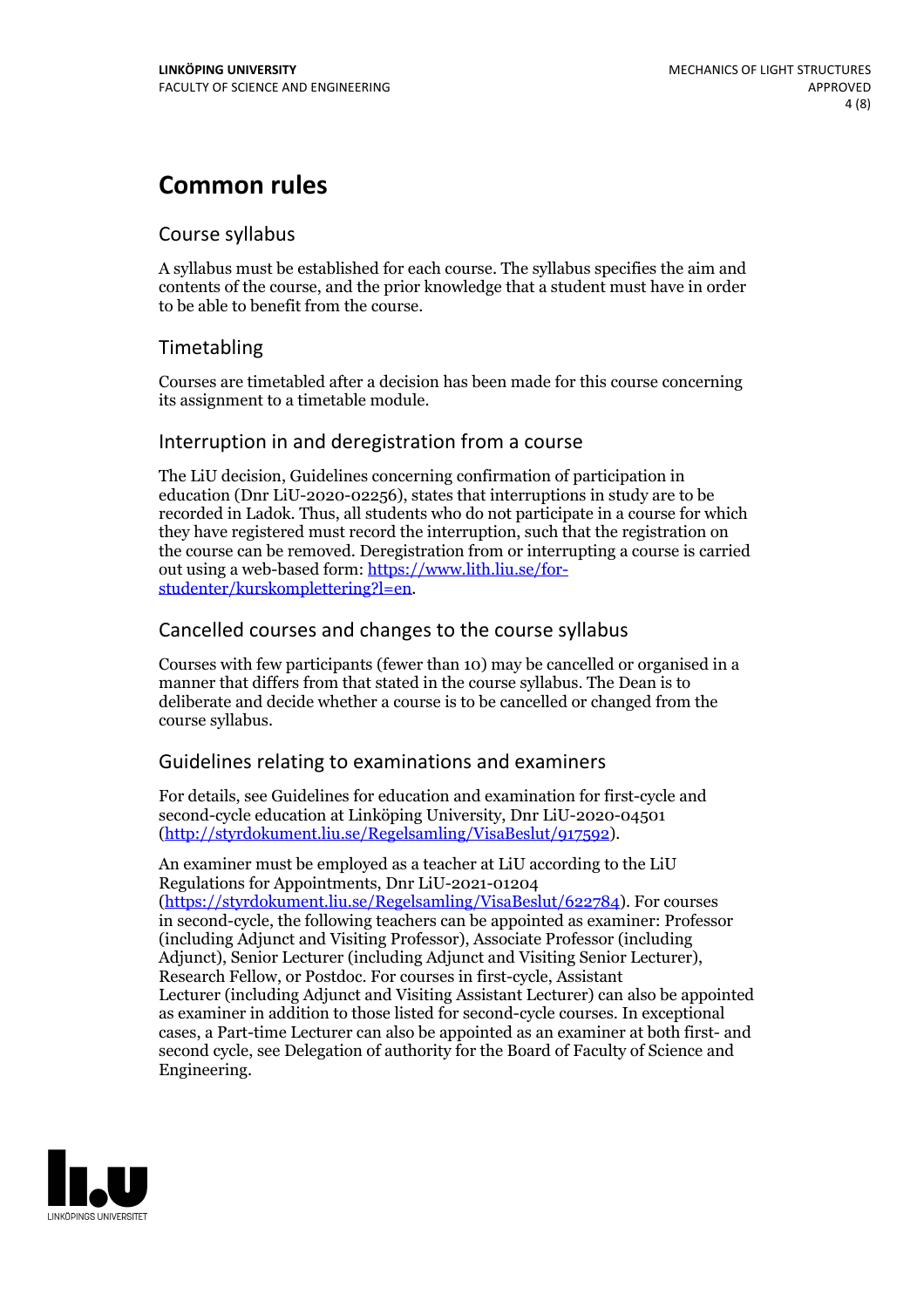## Forms of examination

#### **Principles for examination**

Written and oral examinations and digital and computer-based examinations are held at least three times a year: once immediately after the end of the course, once in August, and once (usually) in one of the re-examination periods. Examinations held at other times are to follow a decision of the faculty programme board.

Principles for examination scheduling for courses that follow the study periods:

- courses given in VT1 are examined for the first time in March, with re-examination in June and August
- courses given in VT2 are examined for the first time in May, with re-examination in August and October
- courses given in HT1 are examined for the first time in October, with re-examination in January and August
- courses given in HT2 are examined for the first time in January, with re-examination in March and in August.

The examination schedule is based on the structure of timetable modules, but there may be deviations from this, mainly in the case of courses that are studied and examined for several programmes and in lower grades (i.e. 1 and 2).

Examinations for courses that the faculty programme board has decided are to be held in alternate years are held three times during the school year in which the course is given according to the principles stated above.

Examinations for courses that are cancelled orrescheduled such that they are not given in one or several years are held three times during the year that immediately follows the course, with examination scheduling that corresponds to the scheduling that was in force before the course was cancelled or rescheduled.

When a course, or a written examination (TEN, DIT, DAT), is given for the last time, the regular examination and two re-examinations will be offered. Thereafter, examinations are phased out by offering three examinations during the following academic year at the same times as the examinations in any substitute course. If there is no substitute course, three examinations will be offered during re- examination periods during the following academic year. Other examination times are decided by the faculty programme board. In all cases above, the examination is also offered one more time during the academic year after the following, unless the faculty programme board decides otherwise. In total, 6 re-examinations are offered, of which 2 are regular re-examinations. In the examination registration system, the examinations given for the penultimate time and the last time are denoted.

If a course is given during several periods of the year (for programmes, or on different occasions for different programmes) the faculty programme board or boards determine together the scheduling and frequency of re-examination occasions.

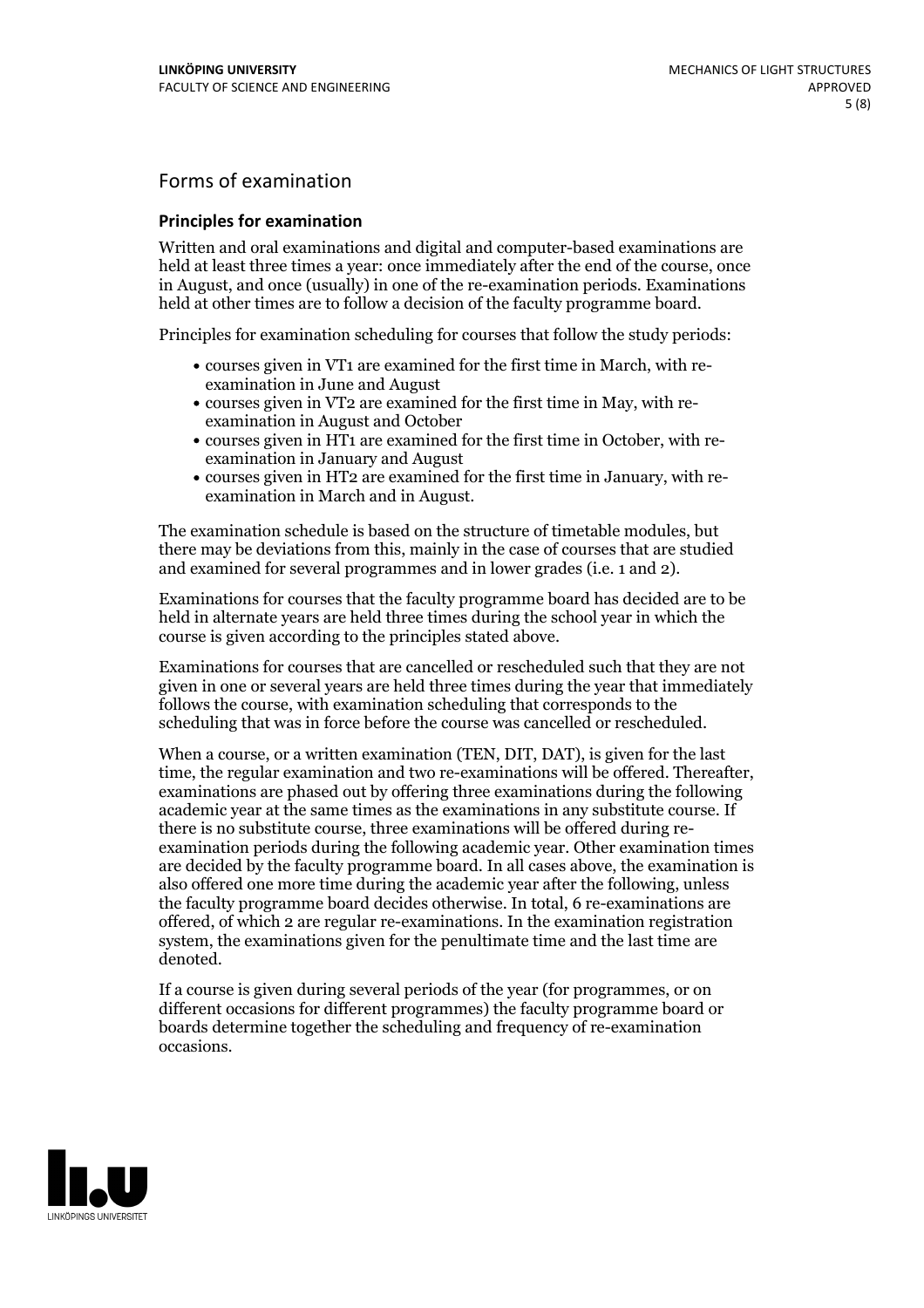### **Retakes of other forms of examination**

Regulations concerning retakes of other forms of examination than written examinations and digital and computer-based examinations are given in the LiU guidelines for examinations and examiners, [http://styrdokument.liu.se/Regelsamling/VisaBeslut/917592.](http://styrdokument.liu.se/Regelsamling/VisaBeslut/917592)

#### **Course closure**

For Decision on Routines for Administration of the Discontinuation of Educational Programs, Freestanding Courses and Courses in Programs, see DNR LiU-2021-04782. After a decision on closure and after the end of the discontinuation period, the students are referred to a replacement course (or similar) according to information in the course syllabus or programme syllabus. If a student has passed some part/parts of a closed program course but not all, and there is an at least partially replacing course, an assessment of crediting can be made. Any crediting of course components is made by the examiner.

### **Registration for examination**

In order to take an written, digital or computer-based examination, registration in advance is mandatory, see decision in the university's rule book [https://styrdokument.liu.se/Regelsamling/VisaBeslut/622682.](https://styrdokument.liu.se/Regelsamling/VisaBeslut/622682) An unregistered student can thus not be offered a place. The registration is done at the Student Portal or in the LiU-app during the registration period. The registration period opens 30 days before the date of the examination and closes 10 days before the date of the examination. Candidates are informed of the location of the examination by email, four days in advance.

### **Code of conduct for students during examinations**

Details are given in a decision in the university's rule book: <http://styrdokument.liu.se/Regelsamling/VisaBeslut/622682>.

#### **Retakes for higher grade**

Students at the Institute of Technology at LiU have the right to retake written examinations and digital and computer-based examinations in an attempt to achieve a higher grade. This is valid for all examination components with code "TEN", "DIT" and "DAT". The same right may not be exercised for other examination components, unless otherwise specified in the course syllabus.

A retake is not possible on courses that are included in an issued degree diploma.

#### **Grades**

The grades that are preferably to be used are Fail (U), Pass (3), Pass not without distinction  $(4)$  and Pass with distinction  $(5)$ .

- Grades U, 3, 4, 5 are to be awarded for courses that have written or digital examinations.<br>• Grades Fail (U) and Pass (G) may be awarded for courses with a large
- degree of practical components such as laboratory work, project work and

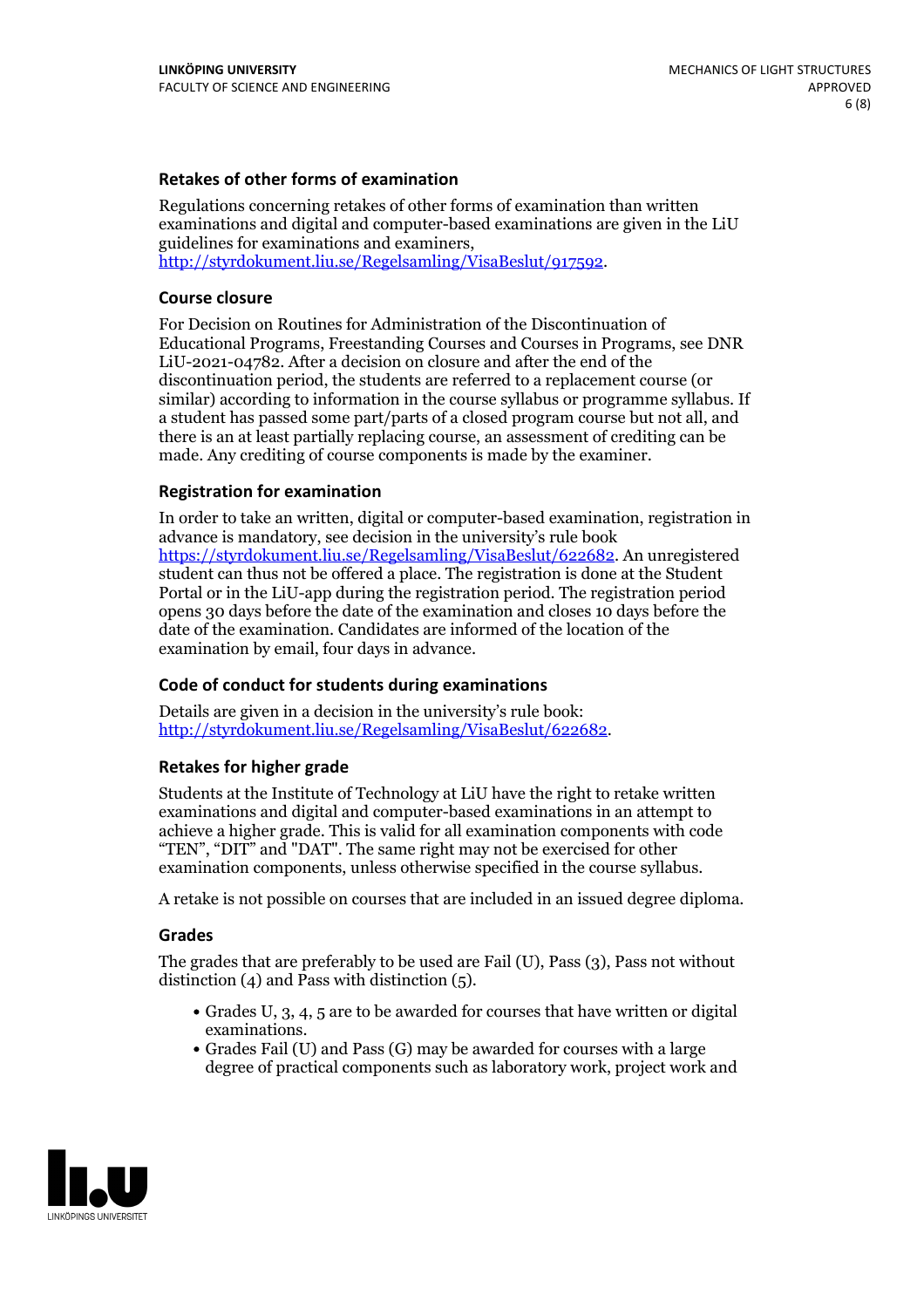group work.<br>• Grades Fail (U) and Pass (G) are to be used for degree projects and other independent work.

### **Examination components**

The following examination components and associated module codes are used at the Faculty of Science and Engineering:

- Grades U, 3, 4, 5 are to be awarded for written examinations (TEN) and
- digital examinations (DIT).<br>• Examination components for which the grades Fail (U) and Pass (G) may be awarded are laboratory work (LAB), project work (PRA), preparatory written examination (KTR), digital preparatory written examination (DIK), oral examination (MUN), computer-based examination (DAT), home
- assignment (HEM), and assignment (UPG).<br>• Students receive grades either Fail (U) or Pass (G) for other examination components in which the examination criteria are satisfied principally through active attendance such as tutorial group (BAS) or examination item
- (MOM).<br>• Grades Fail (U) and Pass (G) are to be used for the examination components Opposition (OPPO) and Attendance at thesis presentation (AUSK) (i.e. part of the degree project).

In general, the following applies:

- 
- Mandatory course components must be scored and given <sup>a</sup> module code. Examination components that are not scored, cannot be mandatory. Hence, it is voluntary to participate in these examinations, and the voluntariness must be clearly stated. Additionally, if there are any associated conditions to
- the examination component, these must be clearly stated as well.<br>• For courses with more than one examination component with grades U,3,4,5, it shall be clearly stated how the final grade is weighted.

For mandatory components, the following applies (in accordance with the LiU Guidelines for education and examination for first-cycle and second-cycle

[http://styrdokument.liu.se/Regelsamling/VisaBeslut/917592\)](http://styrdokument.liu.se/Regelsamling/VisaBeslut/917592):

If special circumstances prevail, and if it is possible with consideration of the nature of the compulsory component, the examiner may decide to replace the compulsory component with another equivalent component.

For possibilities to alternative forms of examinations, the following applies (in accordance with the LiU Guidelines for education and examination for first-cycle [http://styrdokument.liu.se/Regelsamling/VisaBeslut/917592\)](http://styrdokument.liu.se/Regelsamling/VisaBeslut/917592):

If the LiU coordinator for students with disabilities has granted a student the right to an adapted examination for a written examination in an examination hall, the student has the right to it.